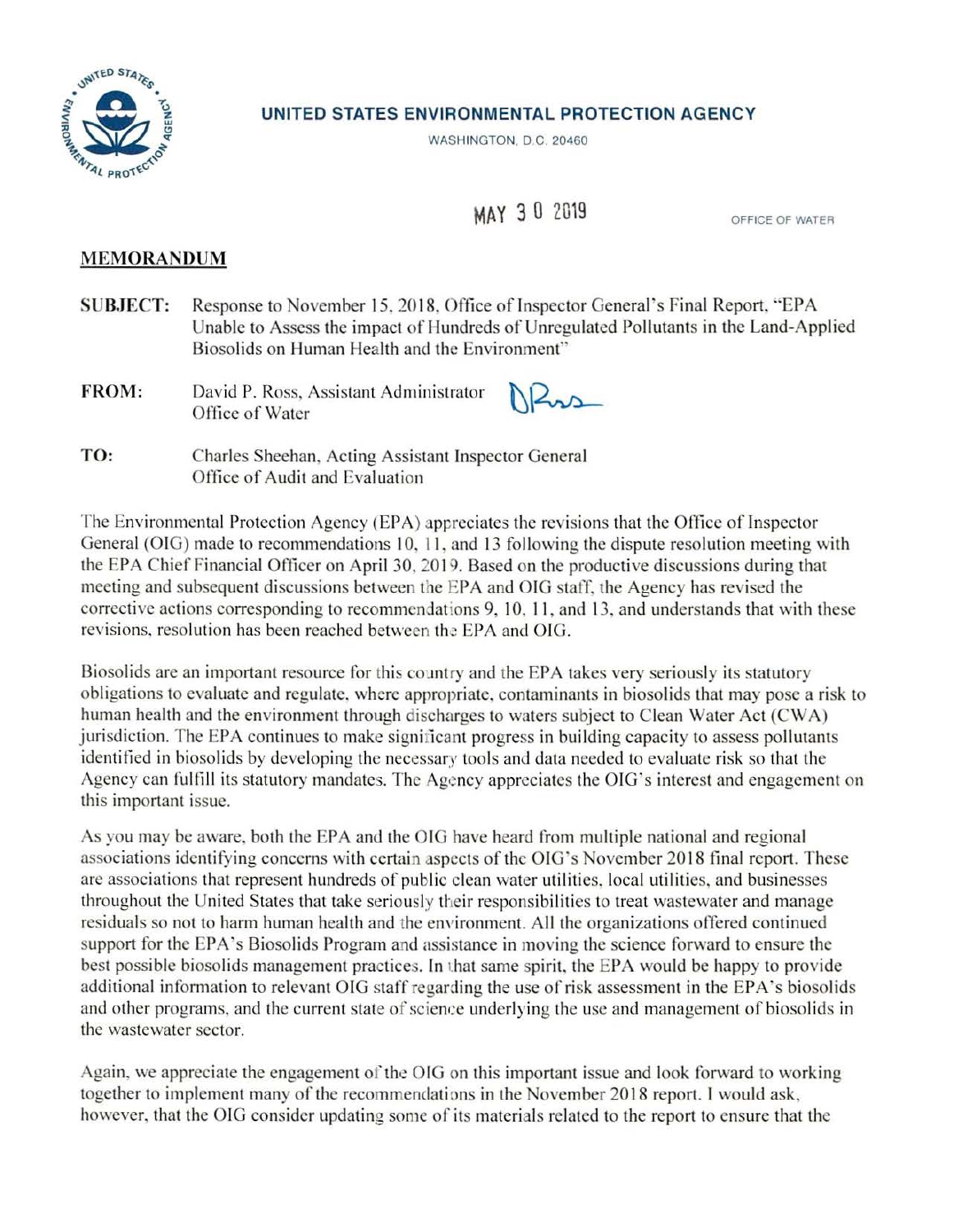public is not misinformed regarding the law as applied to biosolids management. For example, the "At a Glance" section of the report inaccurately characterizes the CWA as follows: "The Clean Water Act requires the EPA to review biosolids regulations at least every 2 years to identify additional toxic pollutants *and promulgate regulations for such pollutants*" (emphasis added). The "and promulgate" language omits the fact that this statutory requirement is contingent on the EPA having sufficient scientific evidence that the pollutants may harm (i.e., there is risk to) human health or the environment. As written, the report seems to imply that the EPA promulgate regulations for all identified pollutants.

It can be challenging to communicate information about risks to human health and the environment. Risk assessment is a scientific process that, according to longstanding EPA policies. considers three primary factors: I) how much of a chemical is present in an environmental medium (e.g., biosolids); 2) how much contact a person or ecological receptor has with the contaminated environmental medium; and 3) the inherent toxicity of the chemical. The presence of a pollutant in biosolids alone does not equate to scientific risk, but the EPA's Biosolids Program is working hard to prioritize its risk assessment work for known but not yet regulated pollutants.

Please let me know if you have any remaining questions related to the Biosolids Program, or your staff may contact Elizabeth Resek in the Office of Water at resek.elizabeth@epa.gov or 202-566- 1228.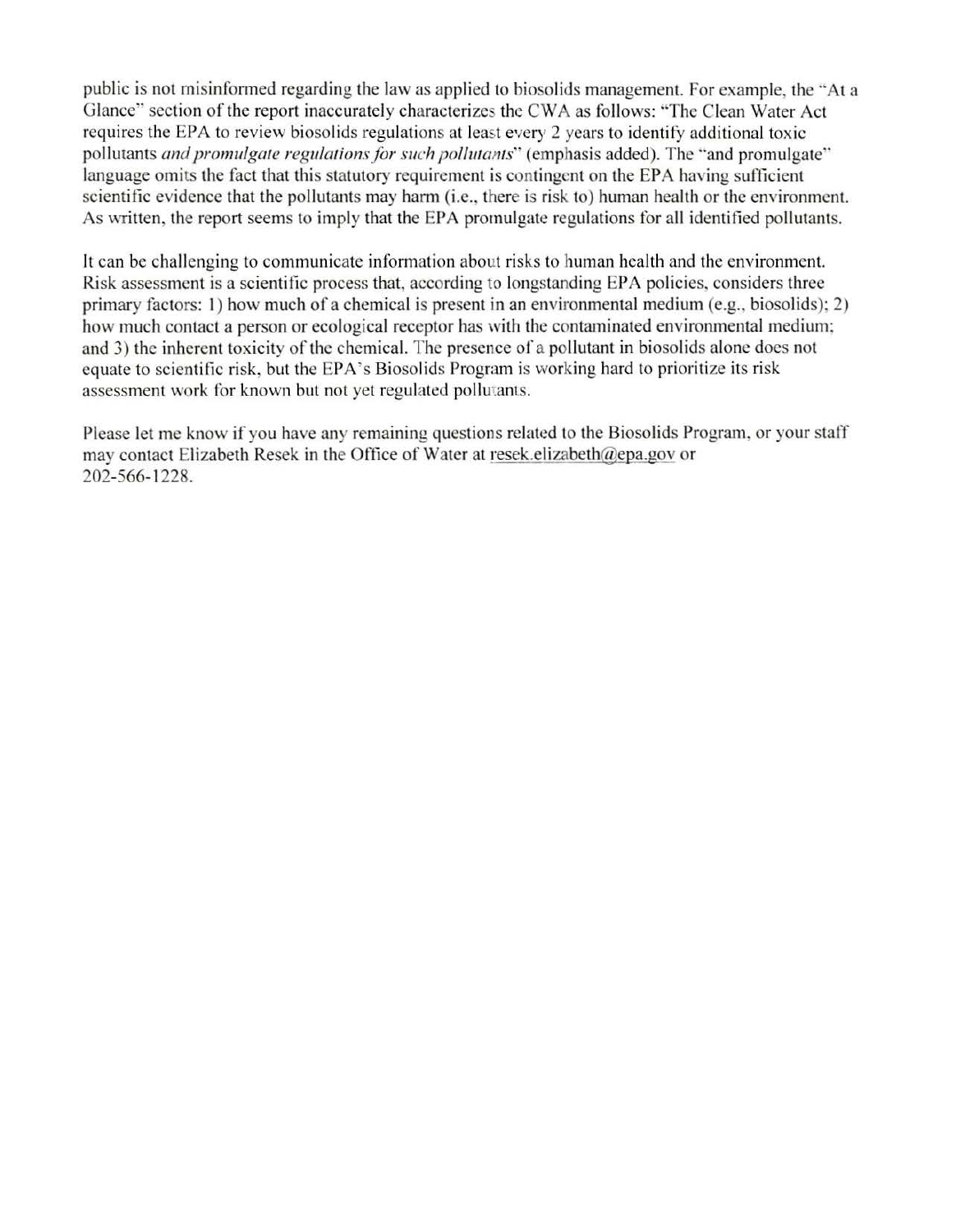## **OIG Final Report:** "EPA Unable to Assess the impact of Hundreds of Unregulated Pollutants in the Land-Applied Biosolids on Human Health and the Environment"

| <b>Final Report Recommendation</b><br>(page 58-59)                                                                                                                                                                                                                                                                                                                                                                                                                                                                                             | <b>Revised Recommendation</b>                                                                                                                                                                                                                                                                                                                                        | <b>Revised Corrective Action</b>                                                                                                                                                                                                                                                                                                                                                                                                           |
|------------------------------------------------------------------------------------------------------------------------------------------------------------------------------------------------------------------------------------------------------------------------------------------------------------------------------------------------------------------------------------------------------------------------------------------------------------------------------------------------------------------------------------------------|----------------------------------------------------------------------------------------------------------------------------------------------------------------------------------------------------------------------------------------------------------------------------------------------------------------------------------------------------------------------|--------------------------------------------------------------------------------------------------------------------------------------------------------------------------------------------------------------------------------------------------------------------------------------------------------------------------------------------------------------------------------------------------------------------------------------------|
| 7. Issue guidance on what new<br>technologies are allowable options or<br>alternatives for biosolids pathogens<br>reduction.                                                                                                                                                                                                                                                                                                                                                                                                                   | None                                                                                                                                                                                                                                                                                                                                                                 | The OW is updating the biosolids website to<br>clarify existing information on the Pathogen<br>Equivalency Committee's determinations<br>on alternative technologies for pathogen<br>reduction. EPA does not agree with the<br>characterization of this recommendation as<br>necessary to correct a program deficiency<br>but does agree with the intent of the<br>recommendation to improve the Biosolids<br>Program. (May 31, 2019)      |
| 9. Change the website response to the<br>question "Are biosolids safe?" to<br>include that the EPA cannot make a<br>determination on the safety of biosolids<br>because there are unregulated<br>pollutants found in the biosolids that<br>still need to have risk assessments<br>completed. This change should stay in<br>place until the EPA can assess the risk of<br>all unregulated pollutants found in<br>biosolids.                                                                                                                     | None                                                                                                                                                                                                                                                                                                                                                                 | The EPA is in the process of revising the<br>entire EPA biosolids website in order to<br>update and clarify information and ensure<br>transparency. This will include deleting the<br>question "Are biosolids safe?" Instead, the<br>EPA will use appropriate risk<br>communication language that will ensure<br>that potential risk from unregulated<br>pollutants found in biosolids is adequately<br>communicated. (September 30, 2019) |
| 10. Modify the EPA's website<br>responding to public questions on the<br>safety of biosolids to: (a) identify<br>unregulated pollutants found in<br>biosolids, (b) disclose biosolids data<br>gaps, and (c) include descriptions of<br>areas where more research is needed.<br>Make similar revisions in other EPA-<br>published documents that include a<br>response to the question "Are biosolids<br>safe?" These changes should stay in<br>place until the EPA can assess the risk of<br>all unregulated pollutants found in<br>biosolids. | 10. Modify the EPA's website<br>on biosolids to: (a) identify<br>unregulated pollutants found<br>in biosolids, (b) disclose<br>biosolids data gaps, and (c)<br>include descriptions of areas<br>where more research is<br>needed. These changes<br>should stay in place until the<br>EPA can assess the risk of all<br>unregulated pollutants found<br>in biosolids. | The EPA is in the process of revising the<br>entire EPA biosolids website in order to<br>update and clarify information and ensure<br>transparency. This includes identifying<br>pollutants found in biosolids, disclosing<br>piosolids data gaps and addressing research<br>areas. The EPA is consolidating the<br>information so that it is more easily<br>obtained. (September 30, 2019)                                                |

## **Revised Corrective Action Plan (CAP) for Final Report Recommendations 7, 9, 10, 11, and 13**